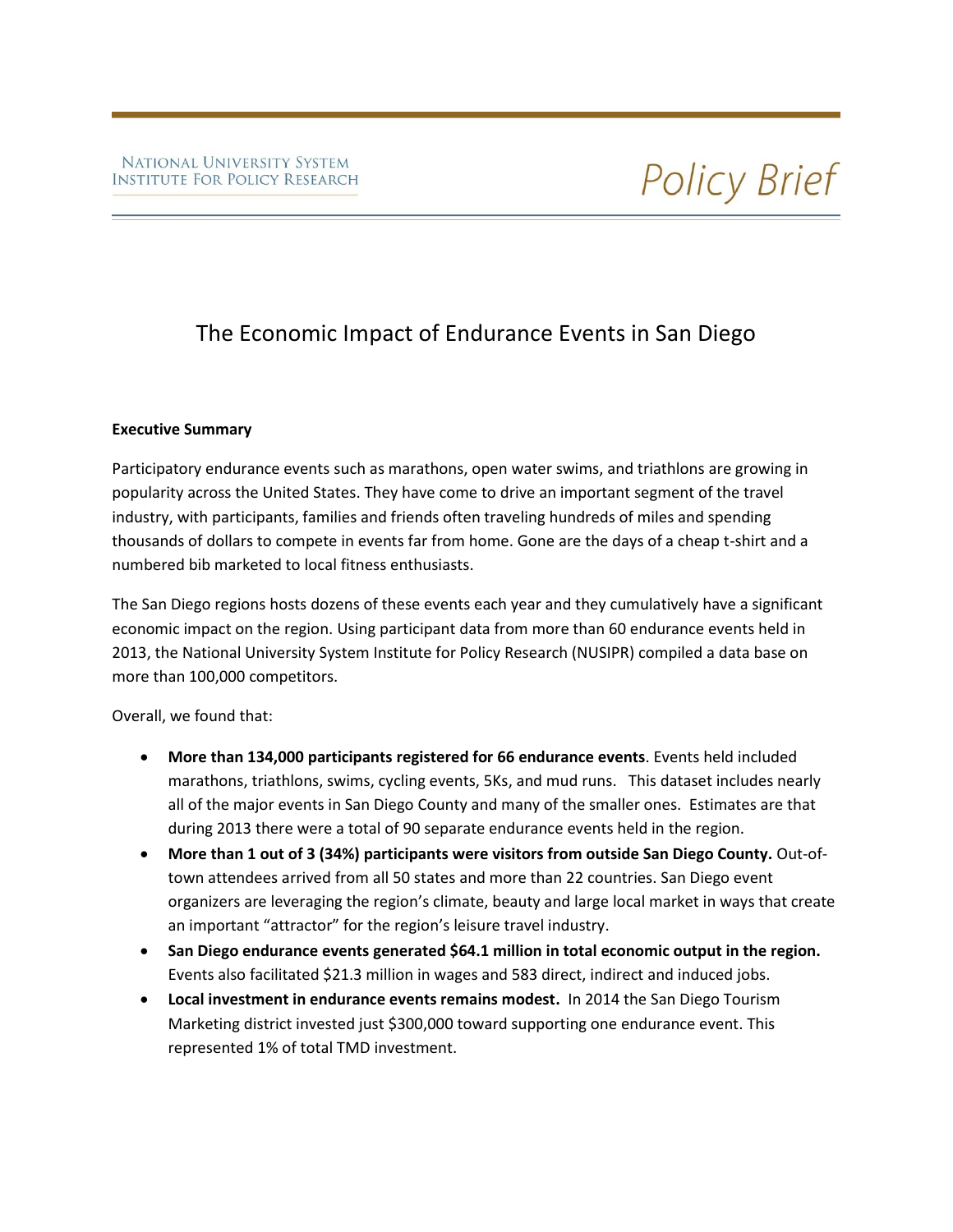#### **Endurance Events**

Participatory endurance events are thriving in America. This is especially true of marathons. According to Running USA, the total number of estimated marathon finishers in the United States has risen 53% since 2000 (353,000 in 2000 vs. 541,000 in 2013). Overall, more than 1,100 marathons were held in America last year, compared to 300 marathons in 2000. Moreover, as interest in marathons has increased, the way in which these races are marketed and organized has fundamentally changed. In the past there were a handful of races, such as the Boston and New York marathons, that were targeted to national audiences and which attracted a significant number of "out-of-region" visitors. Now hundreds of events are marketed this way, with San Diego's own Competitor Group Inc. successfully developing and marketing a series of "Rock 'n' Roll Marathons" throughout the world, appealing to a global audience which is willing to travel to distant locations to participate in unique endurance experiences. Disney Corporation has undertaken a major effort that markets endurance events to participants and their families considering a multi-day visit to the company's theme parks.

Interest in participatory cycling events is also increasing. USA Cycling issued 70,829 licensees in 2011, a 66% increase since 2002 (licenses are required in order to participate in USA Cycling-sanctioned races). The number of sanctioned cycling races also increased from 1,969 in 2002 to 3,041 in 2011. Triathlons and "mud runs" have also gotten in on the act, leveraging the visibility of the original Iron Man to build a following that is willing to travel "out of region" to participate in these sorts of events.

# **Event Attendance**

To learn more about the types of events and event participants held in San Diego County, NUSIPR conducted extensive data mining. Over a three month period, NUSIPR collected participant data from all publicly listed San Diego endurance events held in 2013. For these events we were able to match a unique competitor with a unique home city. This sample comprised 89,972 participants at 40 endurance events in San Diego. We further identified an additional 26 events with 44,584 participants that were held during 2013 but for which there was no detailed home city listed for the registrants.

We found that most participants were local as 2 out of 3 (58,943) resided in San Diego County. Southern California "drive market" residents comprised a significant share of all out-of-town participants – 12,822 out of 31,029 live in bordering or nearby counties (Los Angeles, Imperial, Riverside, San Bernardino, and Orange).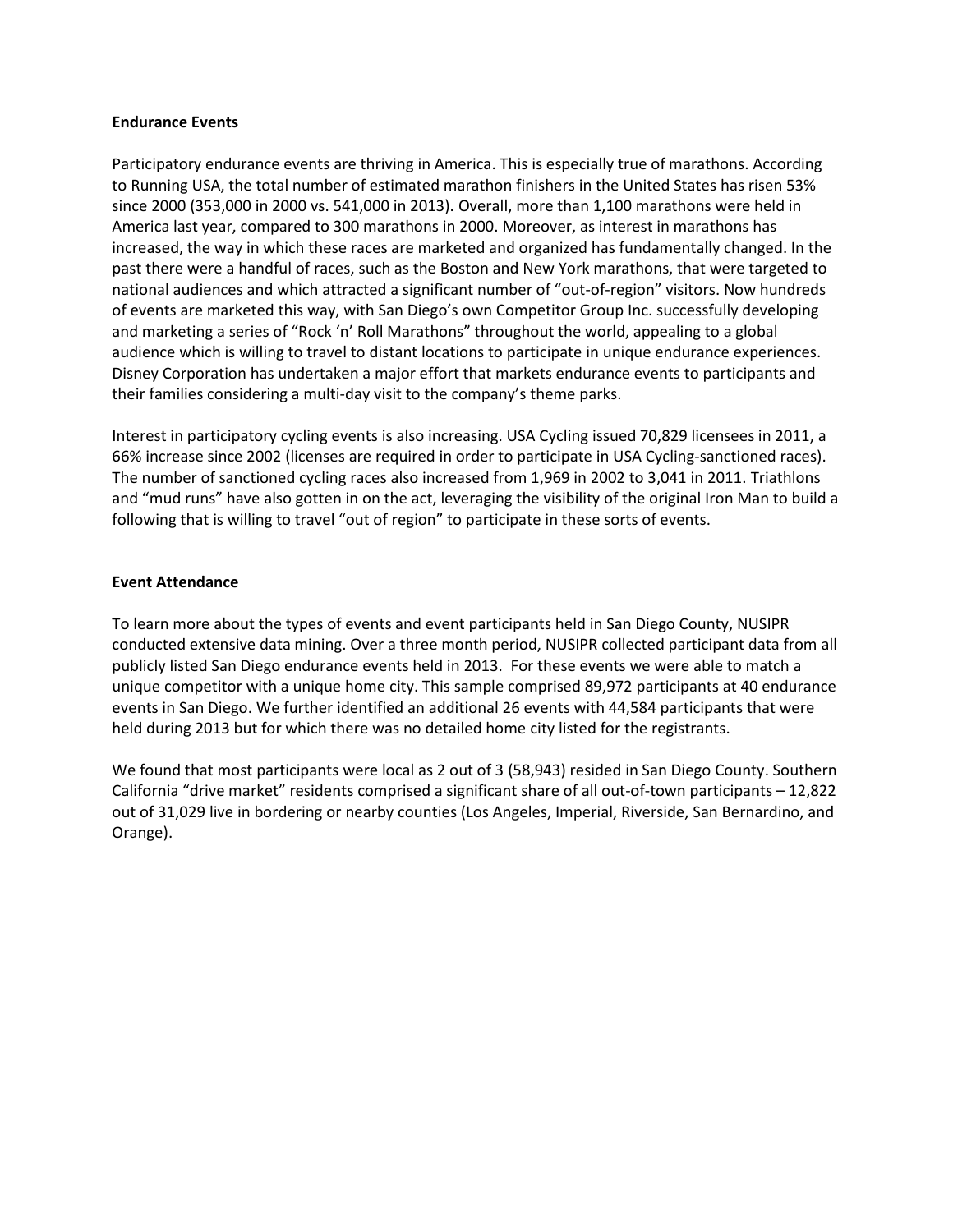

# **Chart 1: San Diego Endurance Event Participants, by Area of Residence, 2013**

However, among non-San Diegan participants the Southern Californians were outnumbered (14% of all participants vs. 20%) by those coming from outside of the drive market. Common areas of residence were Phoenix, Las Vegas, and the San Francisco Bay Area. All 50 states and more than 22 nations are represented within this sample. Among foreign nationals, Mexico is the most common area of residence, followed by Canada.

A handful of events generate large attendance. As illustrated in the following table, the event with the greatest number of participants was the Rock 'n' Roll Marathon (24,642 participants), followed by the World Famous Mud Run (20,000) and Father Joe's Villages Thanksgiving Day 5K (10,000). Most endurance events had fewer than 5,000 participants.

One notable exception to this pattern of participation was the region's largest endurance event. The Rock 'n' Roll Marathon had, by far, the largest percentage of out-of-town participants of any event held in 2013 – six out of ten (59.9%) were from outside San Diego County and 40% were from outside the greater Southern California area.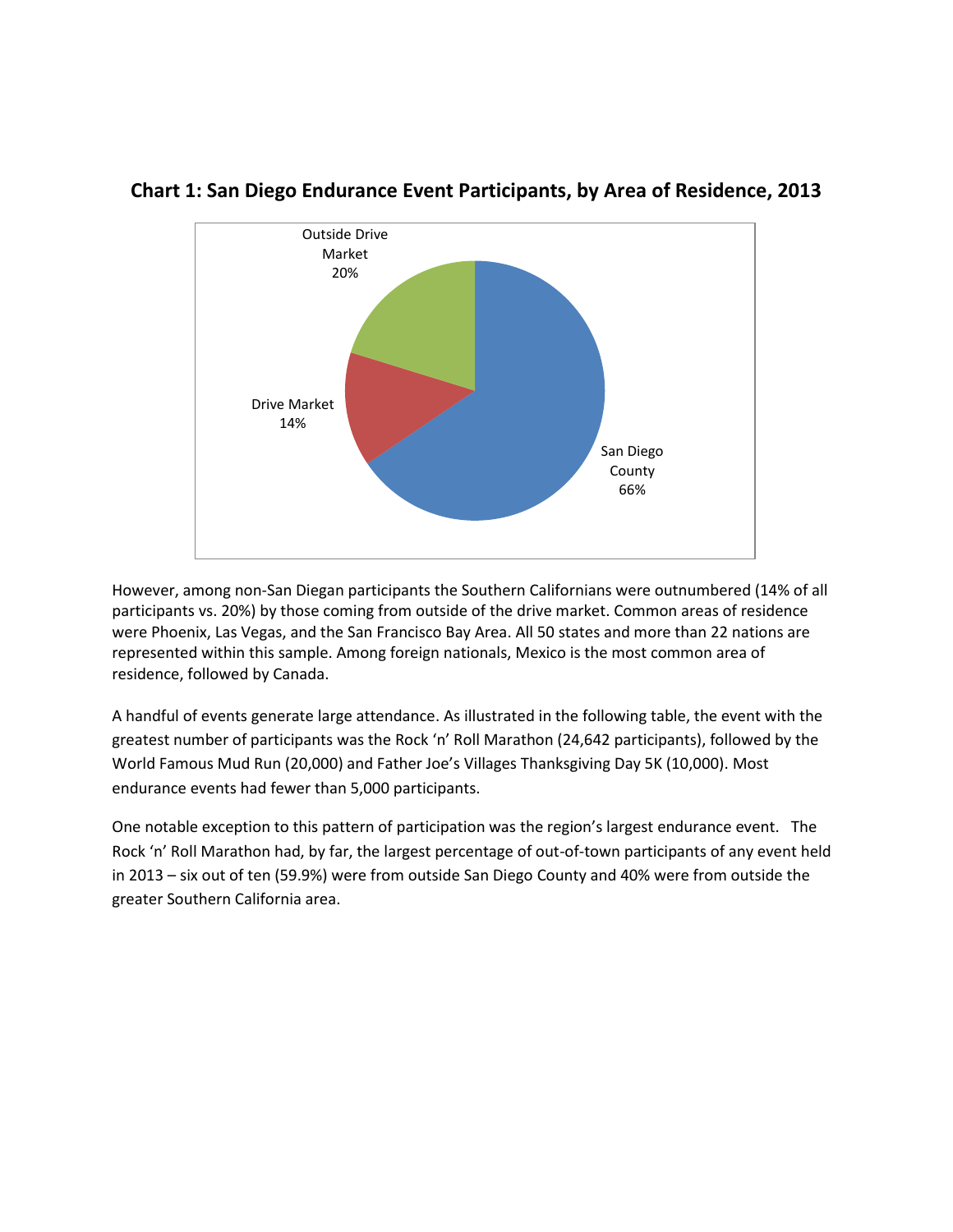| <b>Event Name</b>                                 | Total # of<br><b>Participants</b> |
|---------------------------------------------------|-----------------------------------|
| <b>Rock 'n' Roll Marathon</b>                     | 24,642                            |
| World Famous Mud Run                              | 20,000                            |
| <b>Father Joe's Villages Thanksgiving Day 5K</b>  | 10,000                            |
| <b>Tri-City Medical Center Carlsbad Marathon</b>  | 8,472                             |
| <b>America's Finest City 5k and Half Marathon</b> | 7,604                             |
| <b>Oceanside Turkey Trot-Kinane Events</b>        | 7,313                             |
| Carlsbad 5000                                     | 6,877                             |
| San Diego Half Marathon                           | 5,711                             |
| La Jolla Half Marathon                            | 5,392                             |
| Del Mar Mud Run                                   | 4,556                             |

# **Table 1: Largest Top 10 San Diego Endurance Events, 2013**

A clear pattern also emerged as to where endurance events are hosted. Geographically, most events were centered in northern coastal communities, Mission Bay, Balboa Park and downtown San Diego. NUSIPR identified only one event hosted in the South Bay, the Jump Aquathlon in Chula Vista.

Unlike seasonal attractions, endurance events are held throughout the year, not just during the peak tourist season. June and October were equally the most popular months to hold events. This compliments efforts by the lodging and hospitality industries to put "heads in bed" year-round.



**Chart 2: San Diego Endurance Events by Month, 2013**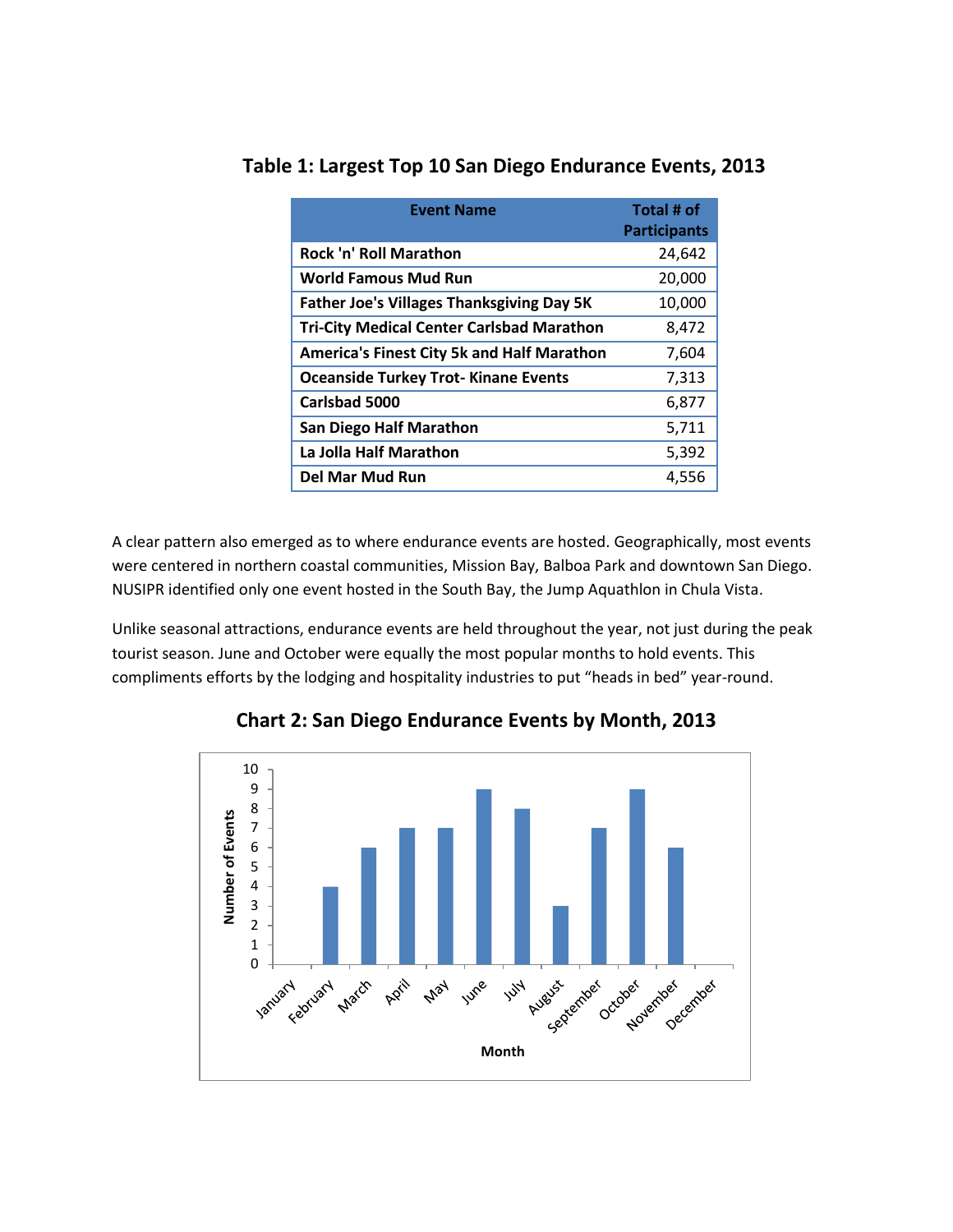#### **Economic Impact**

Of interest to NUSIPR were the economic effects of endurance events in the regional economy. Americans spend millions of dollars on athletic gear, apparel and training facilities each year. We also found that endurance event participants are largely older, educated, and top income earners. According to RunningUSA, 73.3% of surveyed race participants reported a household income of \$75,000 or more and 75.8% have earned a bachelor's degree. USA Swimming, the national swimmers association, has over 292,000 members, of which 47% have an income of over \$100,000 and 25% have an income of over \$125,000. Appendix A provides detailed information on other works measuring the economic impact of endurance events.

For our analysis, we focused only on spending by participants from outside San Diego County. These participants bring new "new" spending into the region, increasing overall economic activity in San Diego County. In contrast, spending by San Diego County residents should be considered simply "shifted" spending that provides no net new economic activity to the region.

We assumed that visitor spending closely matched leisure visitor spending patterns identified in the San Diego Tourism Authority's San Diego County Visitors Profile Study. For "drive market" and "non-drive market" participants, we referenced the study's average daily visitor spending figure to estimate \$80 in daily spending for transportation, meals, and retail purchases. For lodging expenses, we used the average daily rate (ADR) for lodging in San Diego County (\$134). Following the study, we assumed the length of stay for "drive market" visitors was 1.5 days and 3.5 days for "non-drive market" visitors. The average group size for "drive market" participants was 1.0 and for "non-drive market" participants the average group size was 2.4. We assumed that 80% of drive-market participants paid for lodging, and 90% of non-drive market participants paid for lodging. As part of our impact analysis we also included the estimated event registration costs (\$3.1 million) for all participants in 2013. (For a detailed explanation of our methodology, see Appendix B.)

To estimate how this spending by out of region visitors circulates through the economy, NUSPIR uses IMPLAN, a leading regional input/output model. Input/output models are an econometric technique used to explore economic relationships within a designated geography. They track how an initial dollar of spending circulates as the original entity buys goods and services from firms which, in turn, buy goods and services themselves.

Overall, we found that San Diego endurance events generated \$64.1 million in total regional economic output. Events also facilitated \$21.3 million in wages and 583 direct, indirect and induced jobs.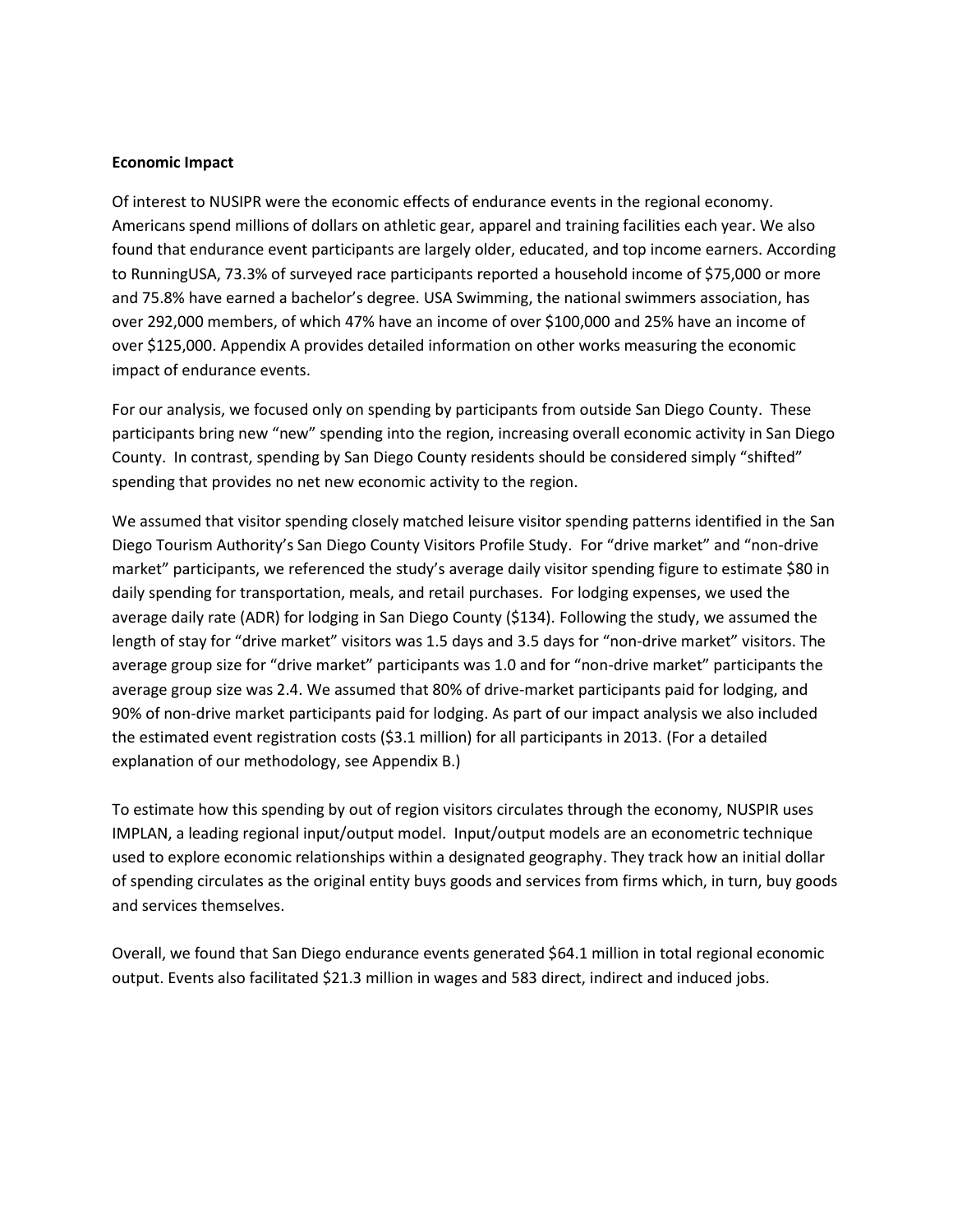|                                  | <b>Direct</b> |         | <b>Indirect</b> |      | <b>Induced</b> |      | Total |      |
|----------------------------------|---------------|---------|-----------------|------|----------------|------|-------|------|
| <b>Employment</b>                | 404           |         | 84              |      | 95             |      | 583   |      |
| <b>Wages (millions)</b>          |               | \$ 12.3 |                 | 4.5  |                | 4.4  |       | 21.3 |
| <b>Output (millions)</b> \$ 38.2 |               |         |                 | 12.8 |                | 12.9 |       | 64.1 |

# **Table 2: Total Economic Impact of Endurance Events in San Diego, 2013**

# **Tourism Marketing District**

The San Diego Tourism Marketing District (TMD) works to increase the demand for hotel room stays through major tourism marketing and advertising initiatives. A two percent hotel room surcharge funds the TMD programs, staff and operations, all of which are managed by the San Diego Tourism Authority.

TMD support for endurance events has been modest. For the Fiscal Year 2014-15, the Rock 'n' Roll Marathon was the only endurance event recipient of TMD funding through a general competitive annual application process. They received \$300,000, which represents 1% of total TMD investment for the fiscal year. TMD funding for the Rock 'n' Roll Marathon in prior fiscal years has been provided at similar levels.

# **Conclusion**

Endurance events are an economic contributor, drawing visitors from around the world to San Diego, and increasing economic activity in the region. These events support hundreds of local jobs and enhance San Diego's brand among thousands of would-be visitors. As the endurance event industry has changed, stronger partnerships between the hospitality industry and event organizers could generate even more visits to San Diego and further boost attendance. With warm weather year-round, and home to scores of hotels, restaurants, and venue options, San Diego is in a unique position to become a leader in sports tourism.

NUSIPR found few events hosted in East County and the South Bay. This is a missed opportunity to showcase to outsiders some of the sights and amenities that dot their urban landscape. Local leaders should consider exploring why more events aren't held within their boundaries, and open a new dialogue with event organizers on the routes and areas that work well for 5Ks, swims and triathlons.

# **About the National University System Institute for Policy Research**

The National University System Institute for Policy Research (NUSIPR) is a non-partisan, non-profit organization that formulates and promotes high quality economic policy, and public opinion research so as to improve the efficiency and effectiveness of local governments in San Diego County and to improve the quality of life enjoyed by the region's residents.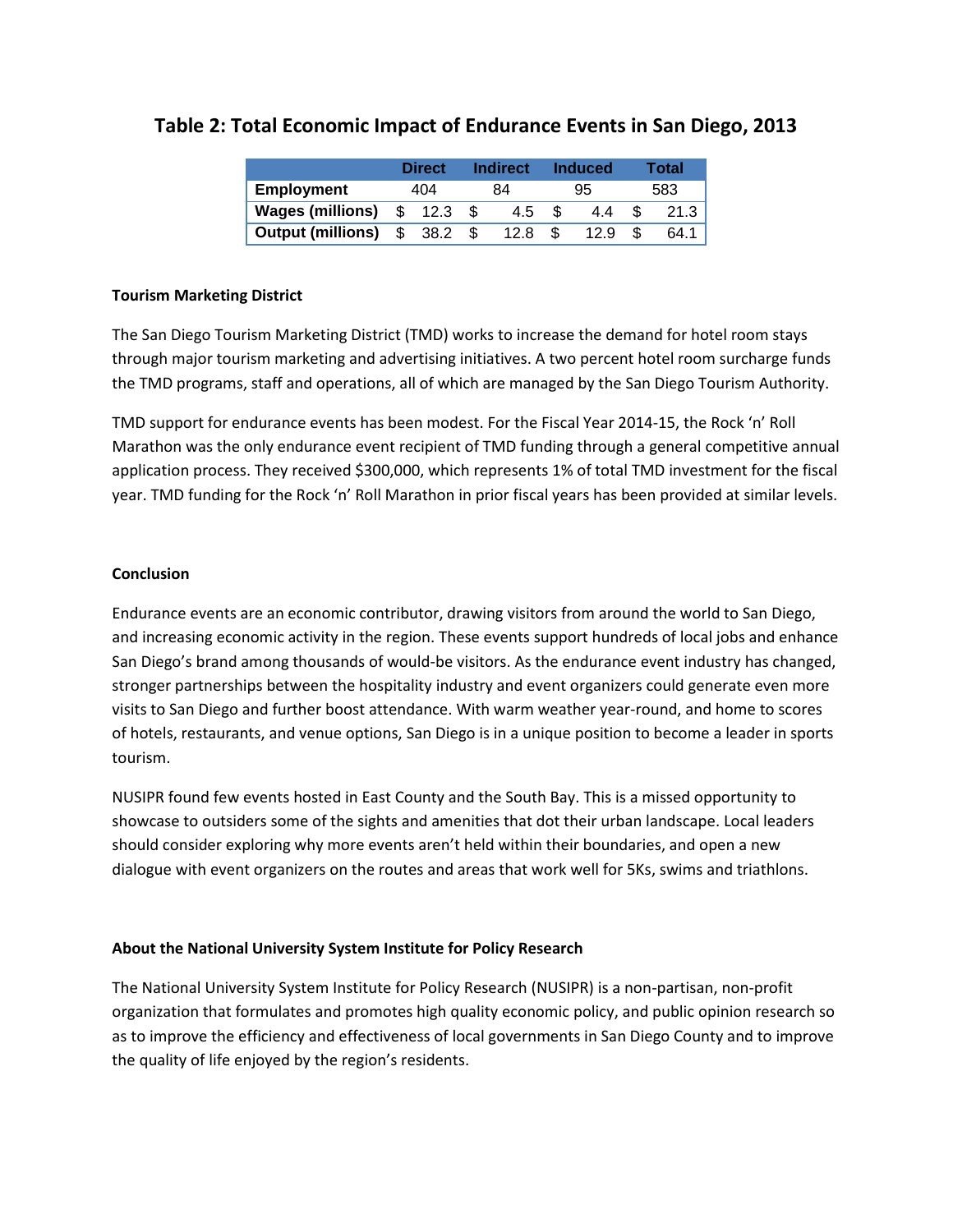NUSIPR publishes regular independent research and analysis for the public on a range of topics, including unemployment, business growth, and the San Diego housing market. The Institute also works collaboratively with clients to develop high quality research products that are tailored to their policy needs.

### **Appendix A: Literature Review**

To better understand the economic dynamics of endurance events, NUSIPR reviewed a number of published journal articles and economic studies from outside markets.

#### Blueridge Marathon

The Blueridge Marathon was held on April 20, 2013 in Roanoke Virginia. A smaller event, it was host to 1,684 participants. This study was prepared by the Roanoke Valley- Alleghany Regional Commissionand Roanoke Regional Partnership. It provided a survey to participants in the following week of the event and had 45.8% of the total number of participants respond (Roanoke Commission). They found that the average travel party to the event 2.1 for those within an hour and a half to the race and 0.9 for those outside the area. For these travel parties, the average costs per overnight from outside area participants' were as follows: \$96.55 for lodging, \$64.12 for meals, \$33.93 for gas, \$21.47 for miscellaneous retail, and \$1.93 for admissions (Roanoke Commission). The report concludes that the event raised new direct sales activity of \$295,678.20 which led to indirect and induced sales activity of \$180,691.00 (Roanoke Commission). This output also affects the local job market as it supports 5.7 jobs in that period.

#### New York City Marathon

The New York City Marathon is one of the largest, if not, the largest marathon in the United States. Road Runners conducted a survey of 1,012 participants out of about 45,000. They found that the average runner pays about \$1,778 each on hotels, transportation, and food and beverages. Overall, the study concludes that the event produces between \$304 million and \$378 million (Belson, Ken). Summarized by the *New York Times*, Ken Belson states that the event raises \$17 million in tax revenue for the region.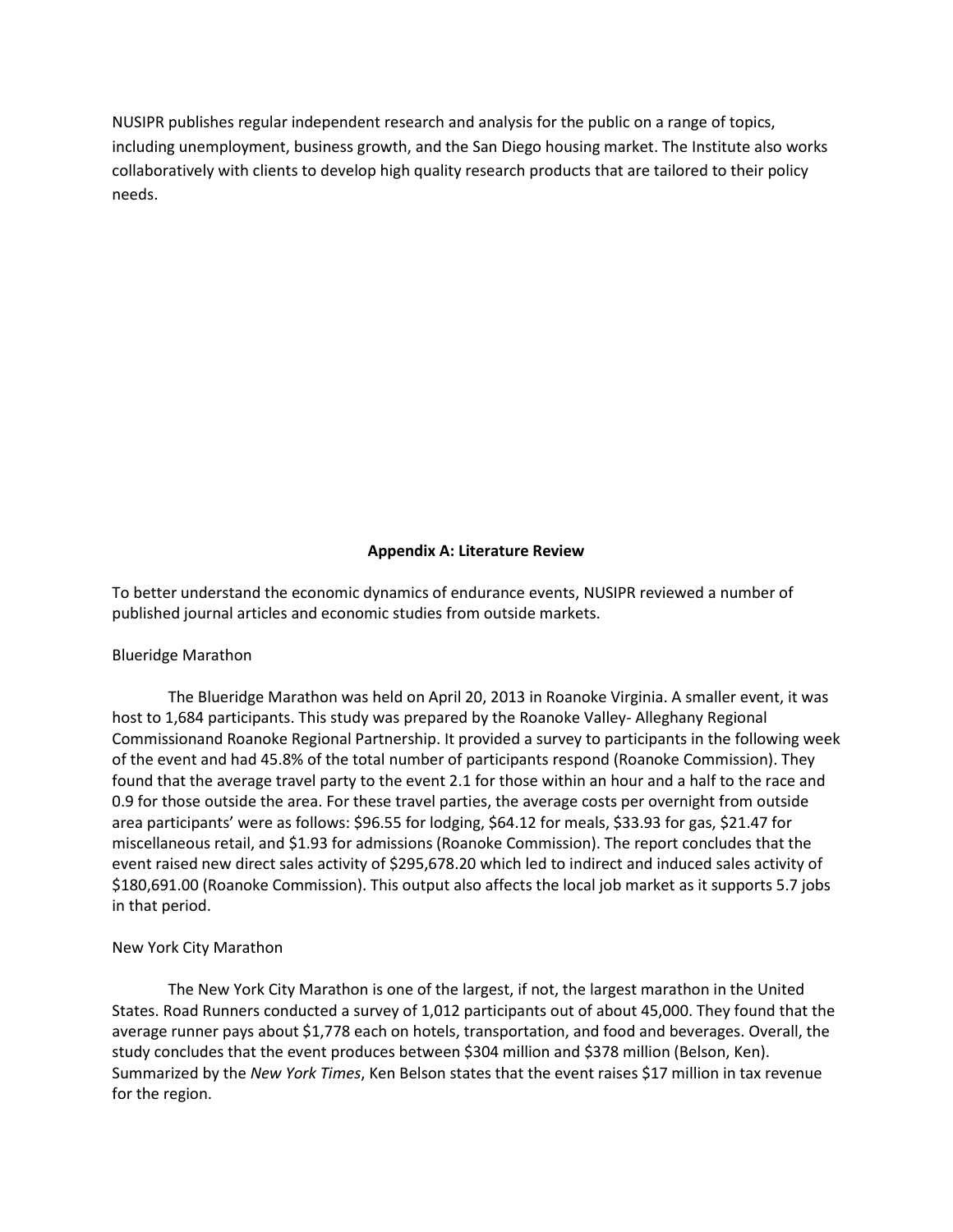#### Market to Market Relay Nebraska

The University of Nebraska- Lincoln conducted an economic impact analysis of the Market to Market relay event. Dr. Eric Thompson and Shannon McClure claim the event has become a tourist attraction that involves paved roads, trails, and an award ceremony in the Haymarket (Thompson, 1). The authors analyze three variables: spending at restaurants and lodging, tourists attracted to the event, and local residents traveling to the event (Thompson, 1). With over 3,000 participants, the event brings a direct impact of \$219,186 which mainly is produced by registration fees. With the indirect impact, such as spending on lodging and food, the total impact is \$417,563. The methodology for this study was an online survey completed by endurance participants.

#### 2013 Los Angeles Marathon

According to Los Angeles Marathon Inc. (LAM), the marathon attracted 23,018 participants and its 5k attracted 3,603 participants. The reports also states that there was a total 2,316 room nights and \$3.09 million raised for charities (LAM, 1). In more detail, the Official Charity Program reports that that there 81 charities total, which is an 8% increase from 2012. During this event, downtown LA has seen a rise in room nights from 1,415 in 2010 to 2,316 in 2013, and 4,335 total rooms for 2013 (LAM, 14). In addition, participants spent an average 1.88 nights/stay (LAM, 14). In conclusion, the report states that the economic impact is based on \$374 per room, which includes; hotel charges, meals, transportation, and shopping, resulting in a total \$866,184 (2,316 x 374) downtown impact for 2013.

### 2012 Bank of America Chicago Marathon

The 2012 event attracted 41,360 participants which produced a total impact of \$243.46 million (Bank of America, UIC). The University of Illinois at Urbana-Champaign's Regional Economics Application Laboratory used the Chicago Region Econometric Input-Output model to estimate the impact the event had on the region including the tourism industry such as hotels, restaurants, and entertainment. The executive summary includes data that shows the direct and indirect impact the participants had as well as the operations impact and charity impact. These three categories help narrow down the data. Participants had a direct impact (tourism industry) of \$68.31 million and an indirect impact of \$87.79 million. The event produced a total of 1,685 jobs (1,147 direct jobs, 538 indirect). The summary concludes that for each dollar spent by a race participant, it generated \$1.29 worth of activity in the economy (Bank of America, UIC).

#### Sport Research Industry Center- Temple University

Temple University's SIRC has conducted studies on marathons in a market similar to San Diego's. Their data has been collected over the past five years the event has been held. The methodology used was a survey. Their study separates non-local domestic and international participants into two categories. In 2014, non-local domestic participants spent \$171.12 on food and beverage, and \$301.69 on lodging (SIRC). The previous year had slightly smaller figures with food and beverage at \$164.51 and lodging at \$259.83 (SIRC). Total spending by these participants includes: food and beverage, lodging, local transportation, retail shopping, tourist attractions, entertainment, race registration, and miscellaneous expenses. Non-local domestic participants spent a total average of \$803.56 and international participants spent a total average of \$2,659.71. 2013 saw less total averages for non-local participants with \$752.17 and a slightly higher average for international participants at \$2,852.44.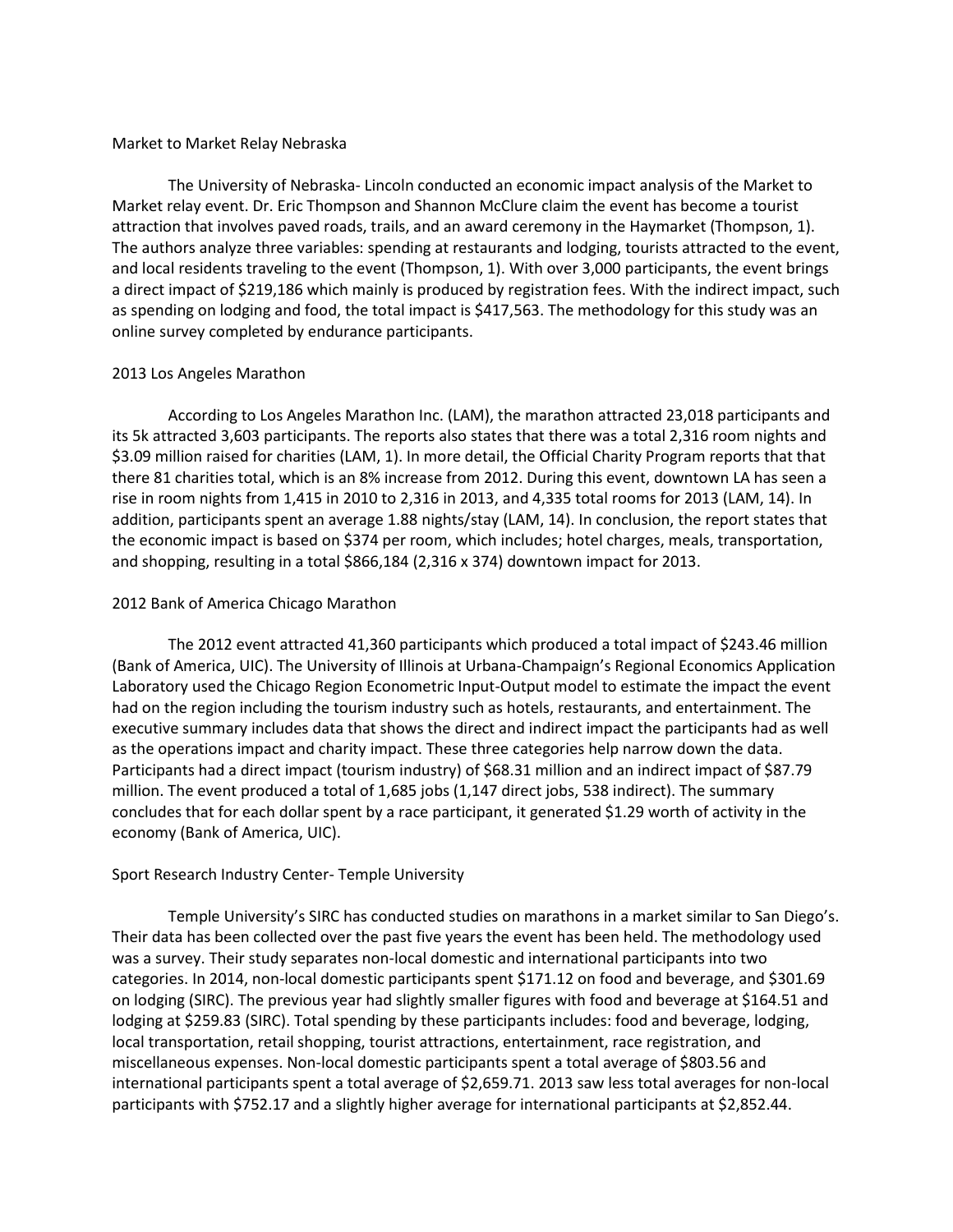However, in 2010 the total average spent by international participants was only \$603.24 and for nonlocal participants it was \$958.34.

### **Appendix B: Methodology**

(1) Events. Using Internet research techniques and professional recommendations, NUSIPR searched for every endurance event held in San Diego County in 2013. The year was chosen to provide the most current data on the topic. While searching for events, NUSIPR made certain the events held in cities were indeed located within the county. In order to obtain the data needed, the events had to have an updated list of results for 2013 via website. So, the data examined is from a list of events that had an available list of 2013 results. Many of the results were available from Gemini Timing and Cadence.

(2) Participants. The areas of residence (city) for participants were listed and counted for each event. To help organize identification, we made a category for San Diego County residents, "drive-market" residents (those in Orange County, Los Angeles County, Imperial County, Riverside County, and San Bernardino County), and "non-drive market" participants (those outside of San Diego County and the drive market).We then totaled all of the numbers appropriately for each category for each event. To estimate the area of residence when residence data was not publicly unavailable, we used the same ratio of San Diego resident :: Drive Market :: Non-Drive Market for all known races except the Rock 'n' Roll Marathon. This ratio is 75% :: 12% :: 13%.

(3) Economic Impact. To determine the economic impact of these events and the spending of participants, we referenced the San Diego Tourism Authority's 2011 San Diego County Visitors Profile Study. The study contains separate spending categories for leisure and business visitors. For the purposes of our project, we utilized spending data for leisure visitors. For "drive market" and "non-drive market" participants, we referenced the study's average daily spending per visitor amount in estimating \$80 in daily spending for transportation, meals, and retail purchases. For lodging expenses, we used the San Diego Tourism Authority's 2013 average daily rate (ADR) for lodging in San Diego County (\$134). The length of stay for "drive market" visitors was 1.5 days and for "non-drive market" visitors it was 3.5 days. The average group size for "drive market" participants was 1.0 and for "non-drive market" participants the average group size was 2.4. We also estimated that 80% of drive-market participants paid for lodging, and 90% of non-drive market participants paid for lodging. In order to determine the spending for drive market and non-drive market participants we multiplied the total amount of participants by the average daily amount spent, group size, and the length of stay. To calculate total lodging spending for both drive market and non-drive market participants we multiplied the estimated percentage of participants paying for lodging, the ADR, the group size, and the length of stay. As part of our impact analysis we also included the estimated event registration costs (\$3.1 million) for all participants in 2013.